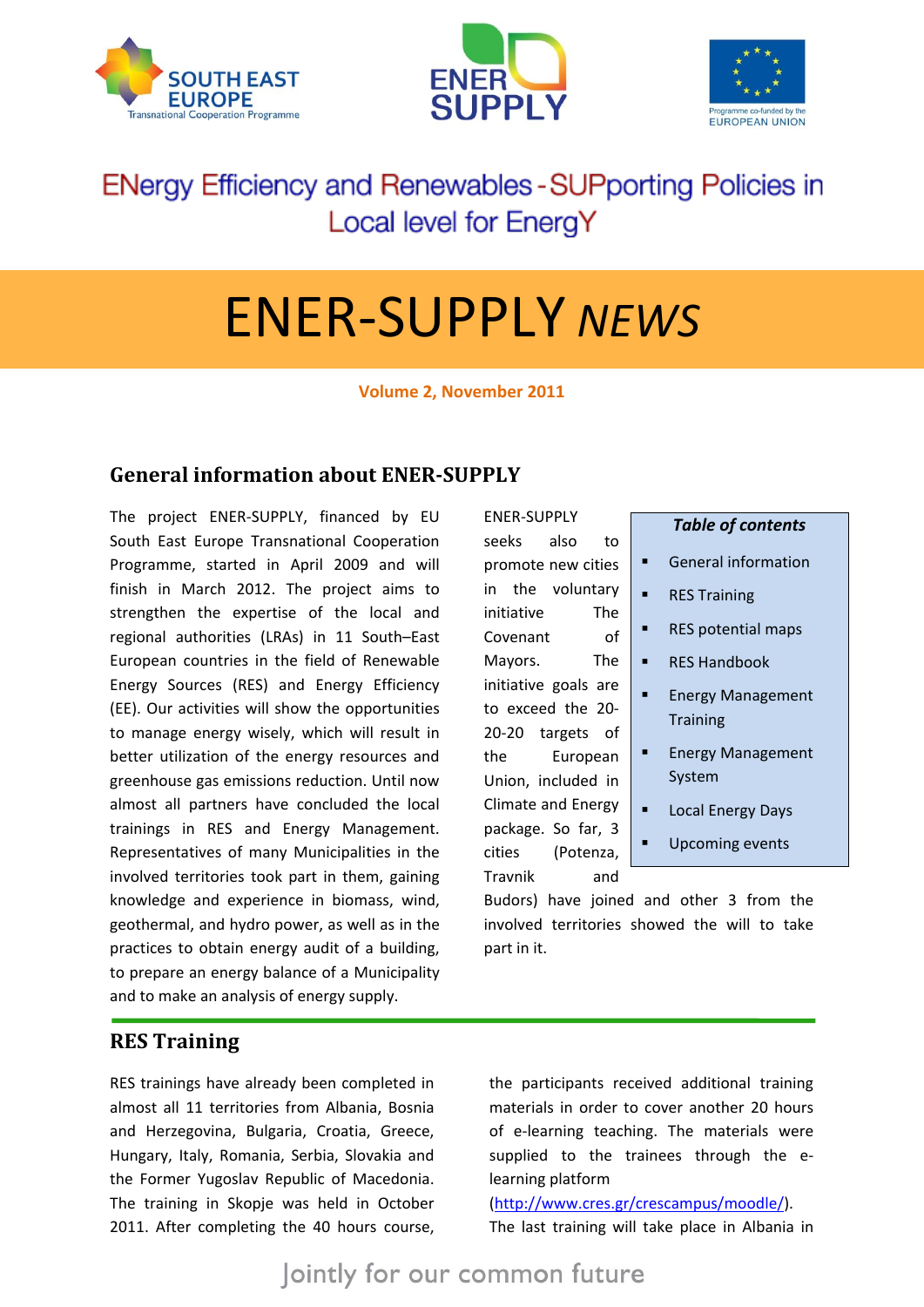the beginning of 2012. Until now 195 representatives from 82 administrations



attended the courses and the organizers received excellent feedback by them.



RES Trainings in Bosnia and Herzegovina and Croatia

#### **RES potential maps**

The activities of developing RES potential maps in selected territories are in progress. The technical experts – CRES, responsible for wind and micro-hydro potential, UNIVPM - for biomass, and CERS-GEO - for geothermal, are collecting the necessary data in order to draw maps wherever a resource is available. The difficulties, which the technical partners are facing are related to the costs of land maps requested (especially for geothermal resources) and sometimes also of the data itself (especially for micro-hydro resources). The territories of the countries, for which

hydro potential maps will be elaborated, are the Province of Vojvodina (Serbia), the Central Bosnia Canton (Bosnia and Herzegovina) and Dambovita (Romania). Until now UNIVMP managed to develop biomass potential maps for territories in Bosnia-Herzegovina, Croatia and Hungary. ENERO have done the maps in Romania. CERS GEO is working on geothermal potential maps in Italy and Bulgaria, and is trying to collect the necessary data in Hungary, Slovakia and Croatia, where high enthalpy potential was identified.



*Wind potential of Ialomita County*

The elaboration of wind potential maps is done by the ENER-SUPPLY Partner CRES in Romania (for both territories selected – Dambovita and Ialomita) and work is in an advanced stage for Greece, Serbia, Italy and

Bosnia and Herzegovina).

The second important activity of this WP, development of feasibility studies is also in progress, partners are trying to define projects with a big chance of being implemented.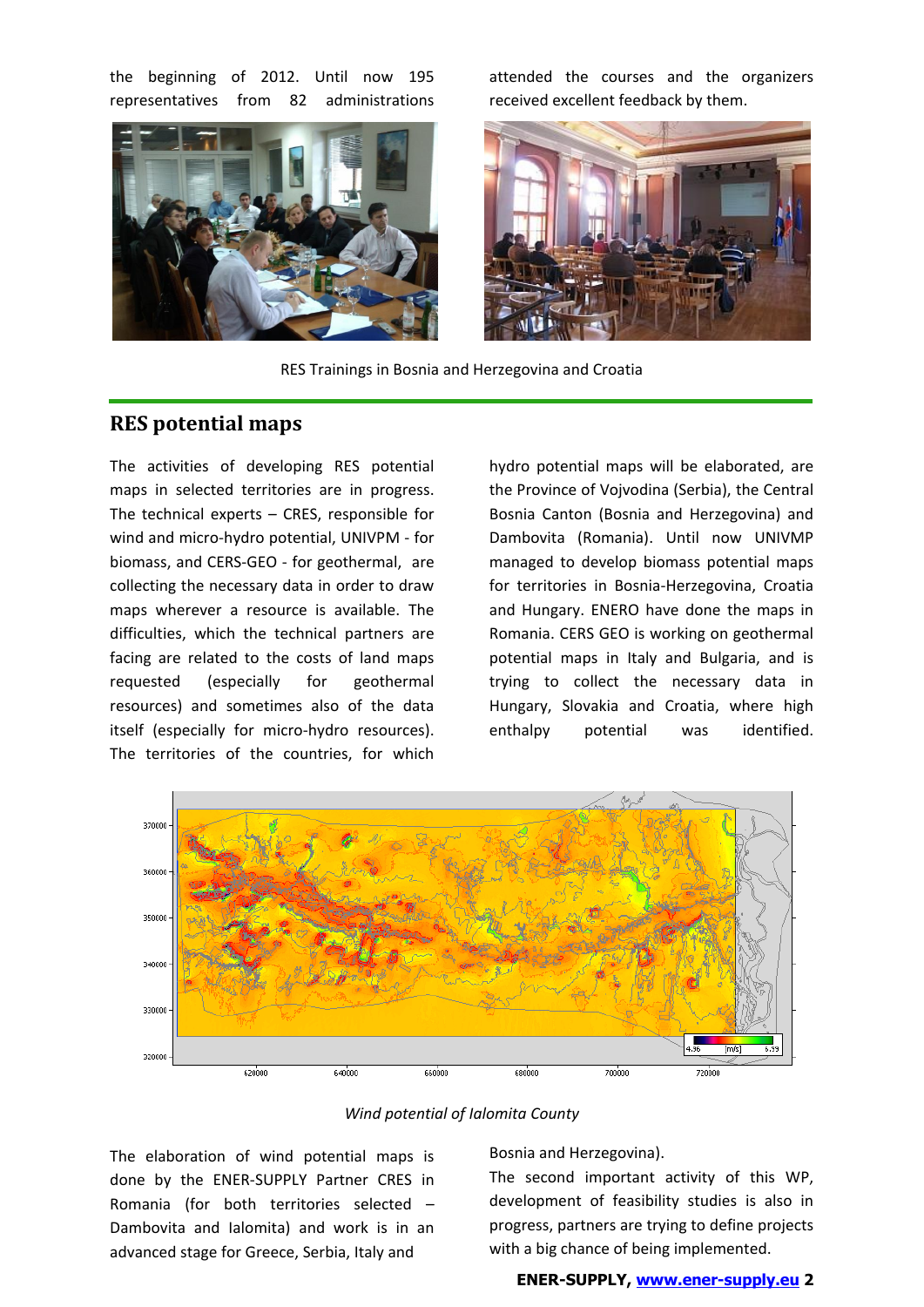# **RES Handbook**

RES handbook aims to make the stakeholders more familiar with the basic sources of renewable energy. It contains four main chapters: biomass, small hydro, wind,

#### **Energy Management Training**

A 40-hours course was designed in order to provide the theoretical background for the "EMS experimentation". This course has been divided in three sessions and the main topics were Local and National Status as regards Energy Management, Analysis of Supply, How to carry out an Energy Balance and an Energy Audit. Up to now, 10 courses have been held and the one in Albania will be organized in December. 170 participants from 91 administrations attended the organized

geothermal and in addition one final annex, dedicated to financial evaluation of RES projects. The handbook will be released in English and in the language of each partner.

courses, where EE experts showed how to set up an analysis of supply, balance and audit. The sharing of knowledge, skills and experience was highly evaluated by the LRAs. Training materials in order to cover additional 20 hours e-learning have been prepared and are supplied to the trainees through the elearning platform

[\(http://www.cres.gr/crescampus/moodle/\)](http://www.cres.gr/crescampus/moodle/).

#### **Energy Management System (EMS) experimentation**

Each partner has selected a local/regional authority in his country and an energy audit, energy balance and analysis of supply are in progress to help the administration in managing their energy resources. The EMS experimentation is on-going and the local

missions to organize the working teams for all the 3 experimentations have been completed. The trained LRAs employees in all the 11 involved territories are expected to deliver:

a) Proposals for the optimization of the consumption based on the energy supply



analysis;

b) Data on standard consumption for a type of public buildings through energy audits;

c) Elaborated energy balances for public side or the entire territory of the LRA's areas and proposals of EE improvement measures.

> The EMS experimentation will deliver 8 Analysis of Supply, 31 energy audits of buildings and 8 Energy Balances in the framework of ENER-SUPPLY project. The Municipalities will be also able to use the Energy balance for Baseline Emissions Inventory (BEI) of Covenant of Mayors.